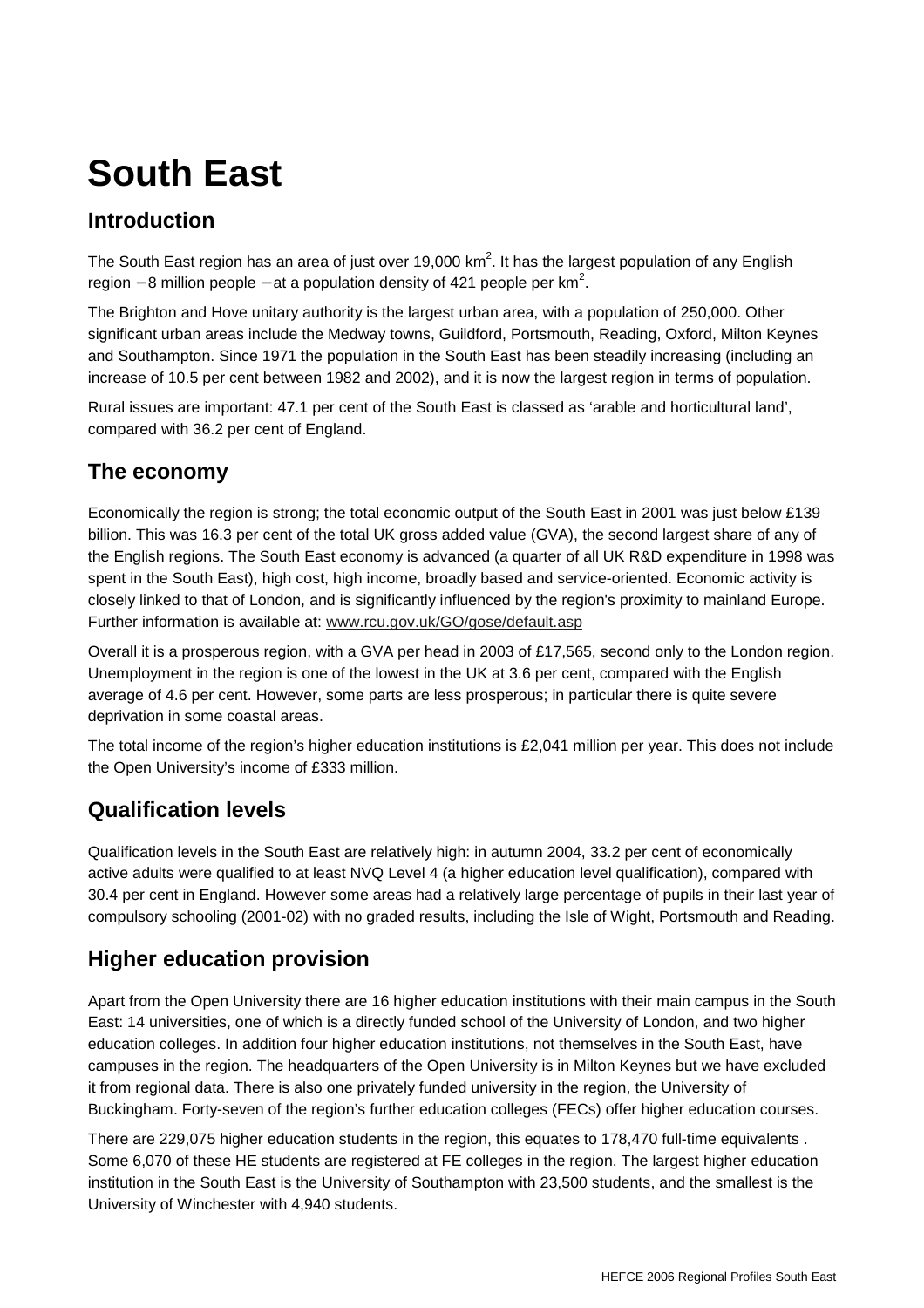Higher education provision is fairly evenly distributed within the region. The largest concentration is in the Southampton/Portsmouth area which has three universities and eight further education colleges offering higher education courses.

#### **Student profile**

A relatively low percentage of young full-time first degree students from the region stay on to study at higher education institutions in the region, and there is a large net outflow of such students from the region. Around 8.3 per cent of young full-time first degree entrants come from low participation neighbourhoods, compared with an English average of 11.4 per cent.

#### **HEFCE developments**

The South East is a region of contrasts, with globally oriented knowledge-intensive industry sat alongside HE 'cold spots' and some deprivation. In the past year, the South East has promoted Lifelong Learning Networks (LLNs) to address educational and social exclusion around its coastal fringe. It has been successful in obtaining funding for four. The Sussex LLN was one of the first nationally to gain funding, in December 2004, and involves 17 partners, building on an existing progression accord. The Kent and Medway LLN followed and has an interesting strand on employer engagement, involving curriculum change and workplace delivery.

The Hampshire and Isle of Wight LLN and the Berkshire, Buckinghamshire, Oxfordshire and Surrey Network are designed in two stages and both have received funding for an initial development and delivery phase. Both seek in part to address another regional phenomenon, the 'low skills' dynamic of some areas that have full employment but low value-added jobs.

The region also secured funding from HEFCE for a flexible learning pathfinder project, a collaborative venture between four higher education institutions, led by the University of Kent and based in the Centre for Work and Learning at the Medway Campus. It will help increase employer engagement in this part of the region and has plans for re-engaging older workers in learning. There are ongoing discussions to optimise HE input to employer engagement across the region, including on knowledge transfer and skills.

Feasibility funding has been obtained for a study of physics provision, with a view to enhancing the long-term sustainability of the discipline.

Ten HEFCE-funded Centres for Excellence in Teaching and Learning are led by South East institutions, including two collaborative centres focusing on design and creativity.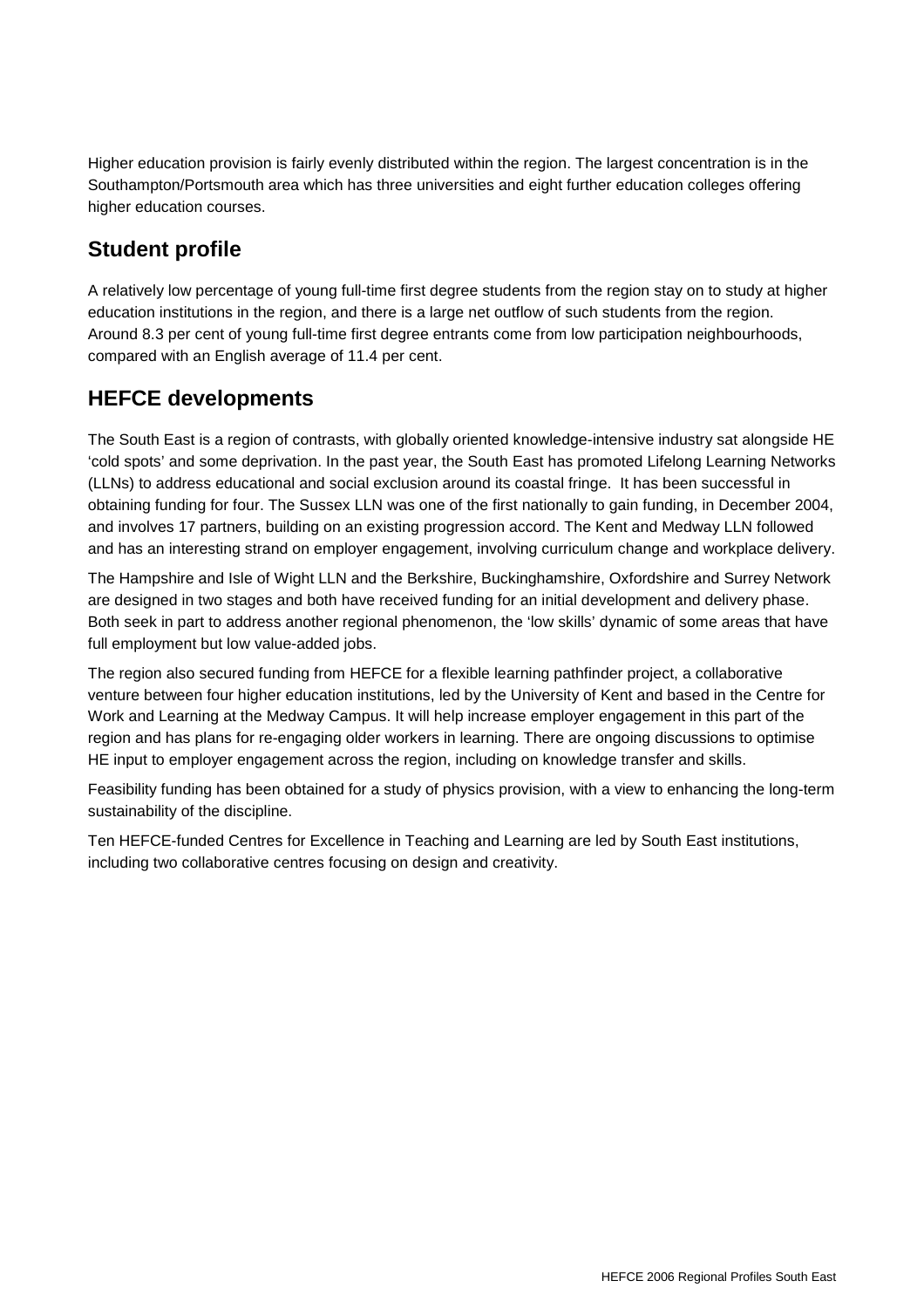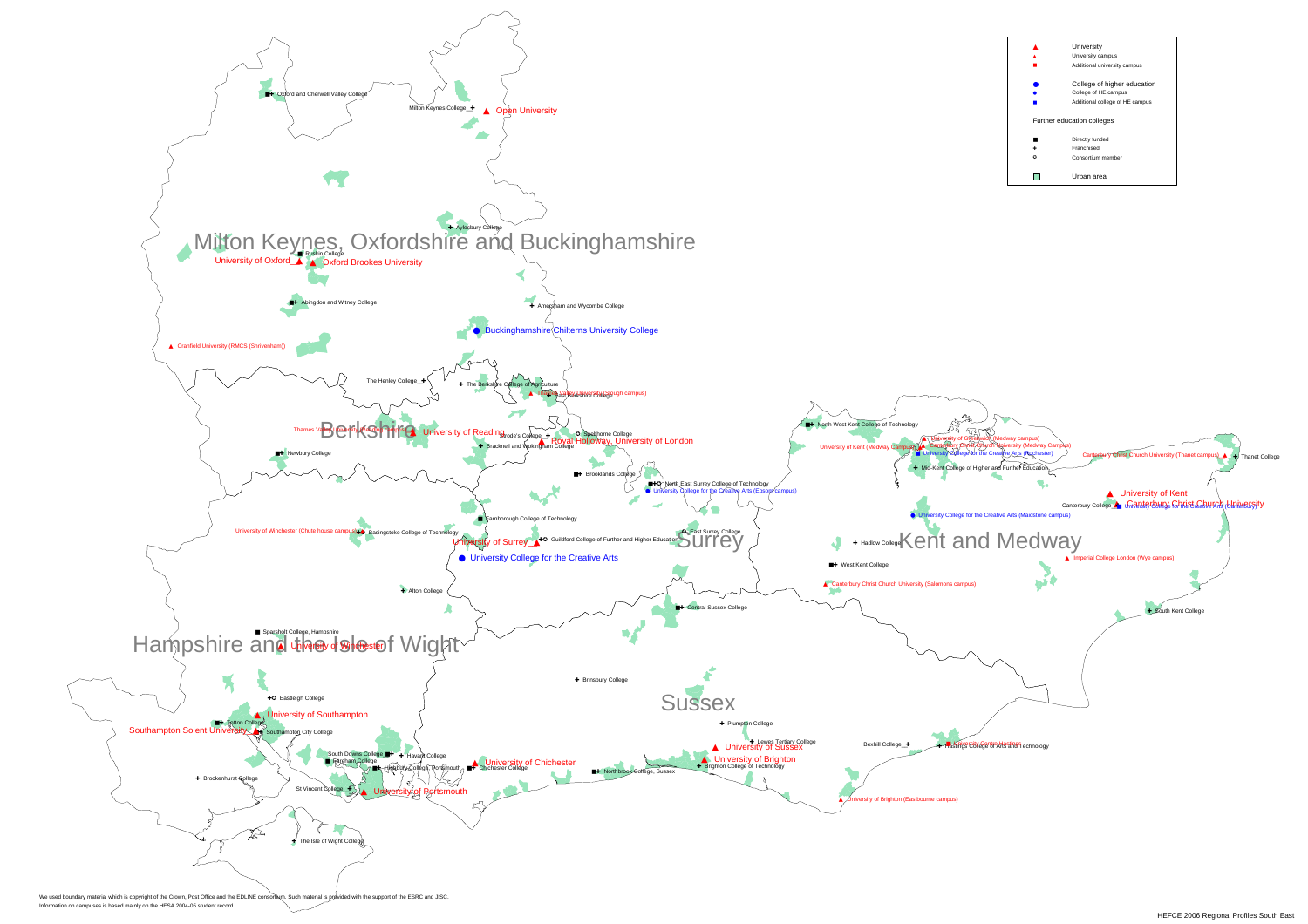## **HEFCE funding and related student numbers at South East institutions**

| Number of students completing the year |                     |                     | 2005-06 | 2005-06                    |
|----------------------------------------|---------------------|---------------------|---------|----------------------------|
|                                        | 2004-05             | 2005-06             |         | <b>HEFCE</b> Other funding |
|                                        | <b>All students</b> | <b>All students</b> | funded  | status                     |
| <b>Universities</b>                    | 190,835             | 191,505             | 135,925 | 55,580                     |
| Other HE institutions                  | 13,269              | 13,441              | 10,803  | 2,638                      |
| Further education colleges             | 5,203               | 4,771               | 4,554   | 217                        |
| Total                                  | 209,307             | 209,717             | 151,282 | 58,435                     |
| FTEs of students completing the year   |                     |                     | 2005-06 | 2005-06                    |
|                                        | 2004-05             | 2005-06             |         | <b>HEFCE</b> Other funding |
|                                        | <b>All students</b> | <b>All students</b> | funded  | status                     |
| <b>Universities</b>                    | 156,126             | 157,710             | 111,567 | 46,143                     |
| Other HE institutions                  | 11,219              | 11,347              | 9,334   | 2,013                      |
| Further education colleges             | 4,106               | 3,792               | 3,585   | 207                        |
| Total                                  | 171,450             | 172,850             | 124,487 | 48,363                     |

#### **HEFCE recurrent grants for 2006-07**



| Lead institution                        | Consortia member                  | Student numbers | <b>Estimated FTEs</b>                   |
|-----------------------------------------|-----------------------------------|-----------------|-----------------------------------------|
| Royal Holloway, University of London    | Spelthorne College                |                 |                                         |
| University of Winchester                | Basingstoke College of Technology | 123             | 95                                      |
|                                         | Eastleigh College                 | 111             | 86                                      |
| North East Surrey College of Technology | East Surrey College               | 63              | 48                                      |
|                                         | Guildford College of F & HE       | 408             | 311                                     |
|                                         |                                   |                 | HEFCE 2006 Regional Profiles South East |
|                                         |                                   |                 |                                         |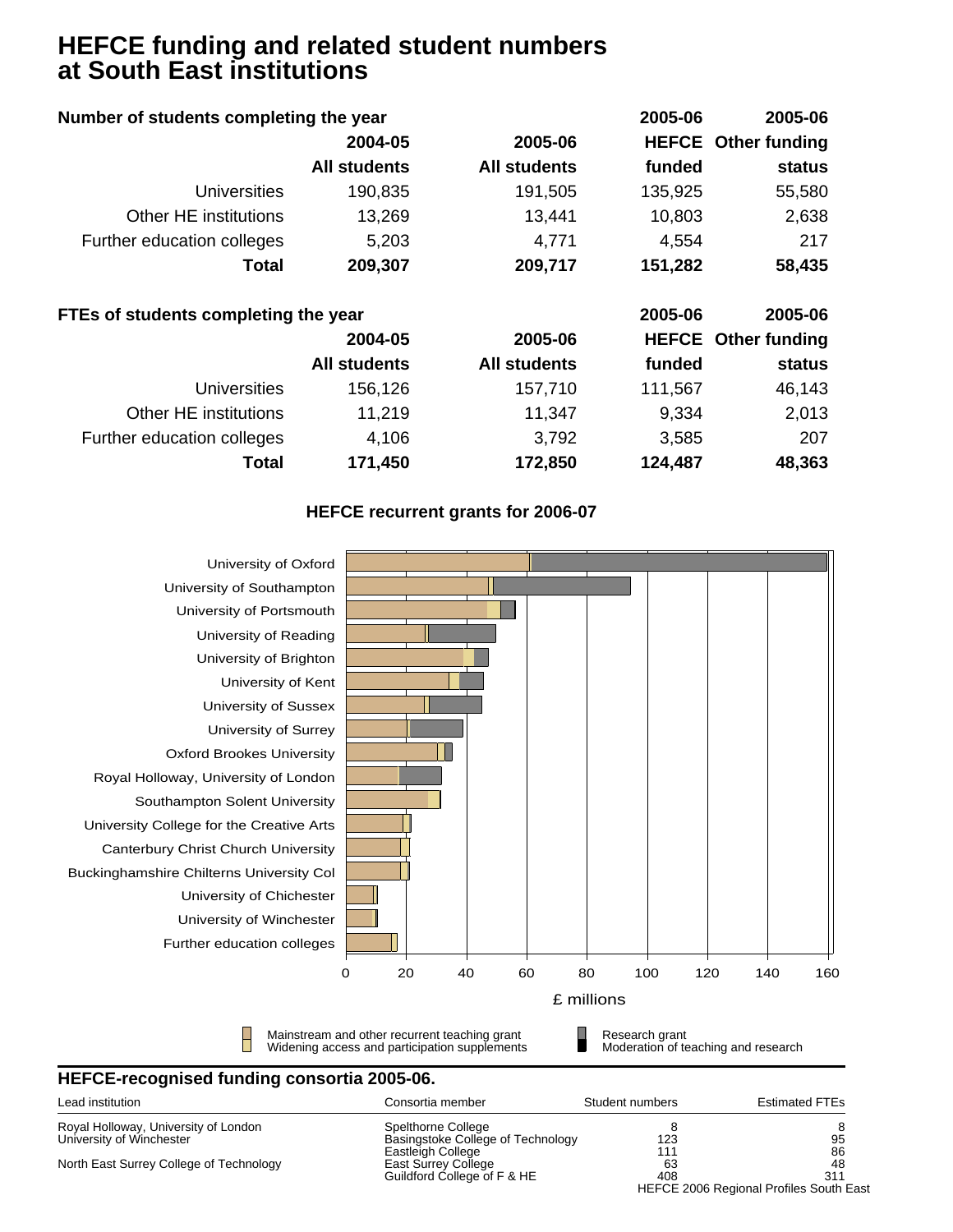## **HE students registered at South East institutions 2003-04 and 2004-05**

Student numbers are based on HESA and ILR data

| Headcounts: 2003-04 2004-05         | FTEs: 2003-04 2004-05               |  |
|-------------------------------------|-------------------------------------|--|
| In HE institutions: 219,764 223,005 | In HE institutions: 171,494 173,950 |  |
| In FE colleges: 5,956 6.072         | In FE colleges: 4,722 4,520         |  |
| Total: 225,720 229,077              | Total: 176,216 178,470              |  |

#### **Higher education student numbers by institution 2003-04 and 2004-05**

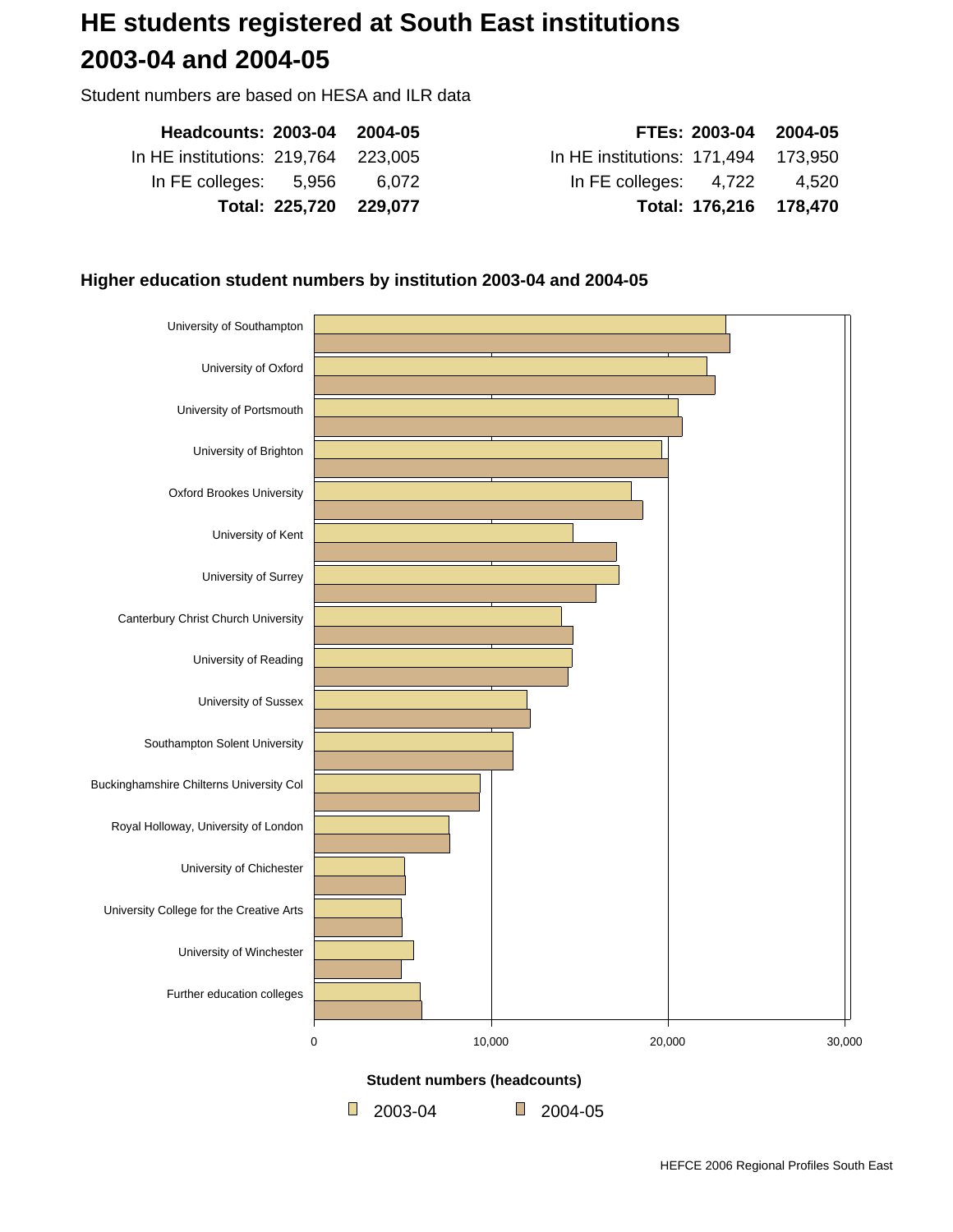## **Learning in the South East 2004-05**

## **HE students registered and taught in the South East**

#### **Open University students domiciled in the South East**

| Type       | Headcounts | <b>FTEs</b> |
|------------|------------|-------------|
| HEI        | 211.604    | 166,308     |
| Franchised | 5.617      | 3.945       |
| FEC.       | 6.072      | 4.520       |

| <b>Headcounts</b> | <b>FTEs</b> |
|-------------------|-------------|
| 25.884            | 9,453       |

#### **Registered in the South East but learning outside the South East**

Method of learning (FTEs)



#### **Registered outside the South East but learning in the South East**

Method of learning (FTEs)

| Campuses                                                   | 5,113 FTEs                                                  | <b>Institution</b><br><b>Cranfield University</b><br>University of Greenwich<br>Thames Valley University<br><b>Thames Valley University</b><br><b>Imperial College</b>                                                                                                                                    |                                                                                                                   | <b>Campus</b><br>RMCS (Shrivenham)<br>Medway campus<br>Reading campus<br>Slough campus<br>Wye campus                                                                                                                                                                                                                                             | <b>Headcounts</b><br>1,347<br>2,594<br>1,571<br>1,803<br>390                    | <b>FTEs</b><br>669<br>1,971<br>1,146<br>955<br>372      |
|------------------------------------------------------------|-------------------------------------------------------------|-----------------------------------------------------------------------------------------------------------------------------------------------------------------------------------------------------------------------------------------------------------------------------------------------------------|-------------------------------------------------------------------------------------------------------------------|--------------------------------------------------------------------------------------------------------------------------------------------------------------------------------------------------------------------------------------------------------------------------------------------------------------------------------------------------|---------------------------------------------------------------------------------|---------------------------------------------------------|
| Registered at an<br>HEI & taught by<br>another institution | 1,208 FTEs<br>98.0% of the 1,208 FTEs<br>are taught by FECs | <b>Registering institution</b><br>De Montfort University<br>De Montfort University<br>University of Luton<br>University of Greenwich<br>University of Greenwich<br>University of Greenwich<br>University of Greenwich<br>University of Greenwich<br>Kingston University<br>London Metropolitan University |                                                                                                                   | <b>Teaching institution*</b><br>Milton Keynes College<br>Oxford & Cherwell Valley College<br>Milton Keynes College<br>Bracknell and Wokingham College<br><b>Brockenhurst College</b><br><b>Hadlow College</b><br>North West Kent College of Technology<br>West Kent College<br>North East Surrey College of Technology<br>East Berkshire College |                                                                                 |                                                         |
| Distance learning<br>(OU excluded)                         | 1,312 FTEs                                                  | Institution*<br>University of Bath<br><b>Brunel University</b><br>University of Gloucestershire<br>University of Leicester<br>Northumbria University<br><b>RCN Institute</b><br>University of Sheffield<br><b>Staffordshire University</b><br>University of Warwick                                       | 118<br>25 <br>97<br>39 <sup>°</sup><br>74<br>28 <sup>2</sup><br>394<br>68<br>29 <br>107<br>35 <br>44<br>49<br>180 | Headcounts FTEs Institution*<br>University of Birmingham<br>De Montfort University<br>University of Greenwich<br>166   University of Manchester<br>Nottingham Trent University<br>College of St Mark & St John<br>22   Sheffield Hallam University<br>26 Thames Valley University<br>50 University of West of England                            | <b>Headcounts FTEs</b><br>189<br>186<br>678<br>69<br>41<br>23<br>61<br>82<br>41 | 71<br>67<br>261<br>23<br>21<br>$^{21}_{24}$<br>58<br>27 |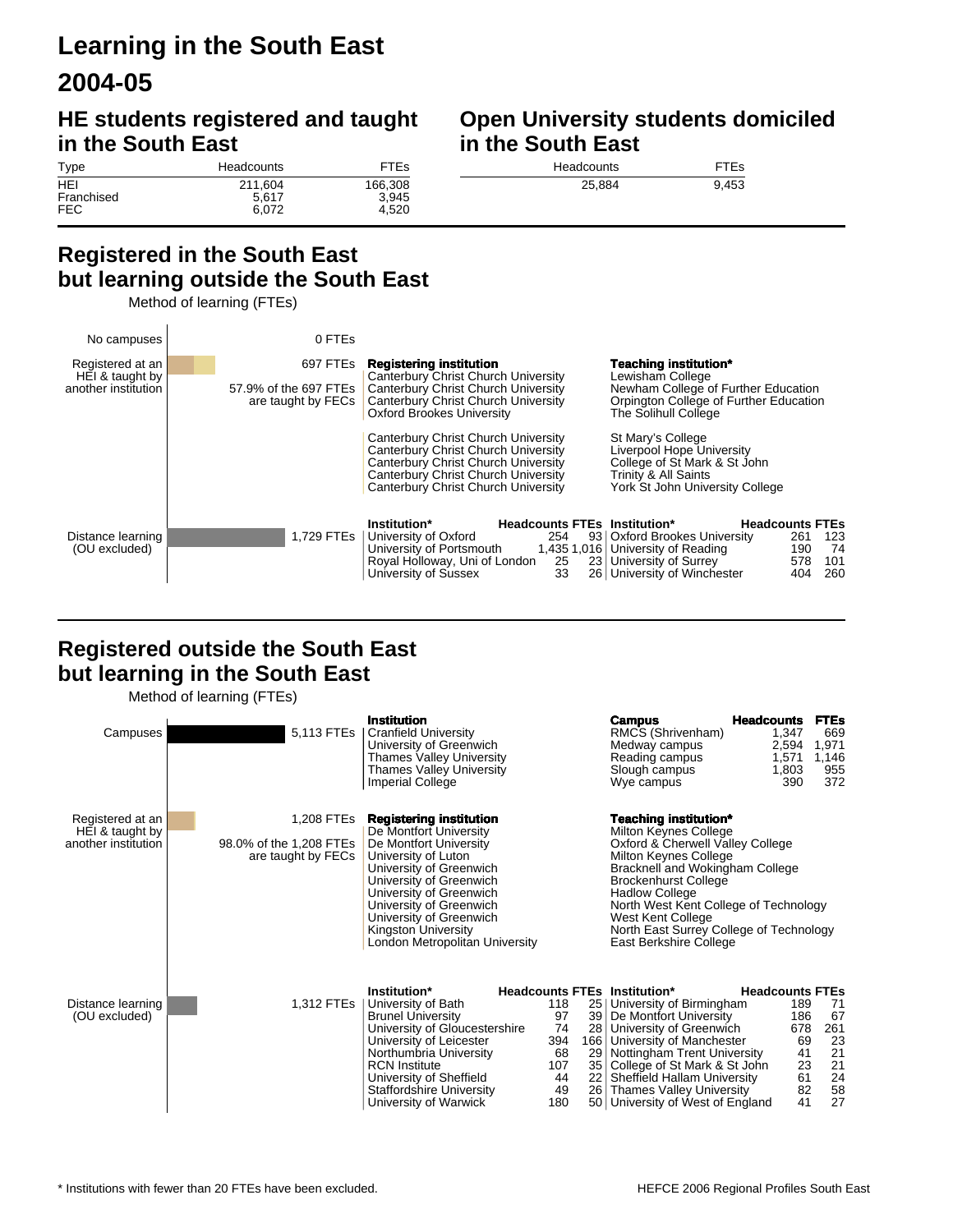## **HE students registered at HEIs 2004-05: characteristics**



#### **FTEs**

| Rest of the world (% of FTEs): | 10.9 | Part-time (% of FTEs): | 14.1 |
|--------------------------------|------|------------------------|------|
| Young (% of UG FTEs):          | 69.6 | PG (% of FTEs):        | 19.5 |
| Mature (% of UG FTEs):         | 18.8 | Male (% of FTEs):      | 44.2 |
| Franchised (% of FTEs):        | 3.1  |                        |      |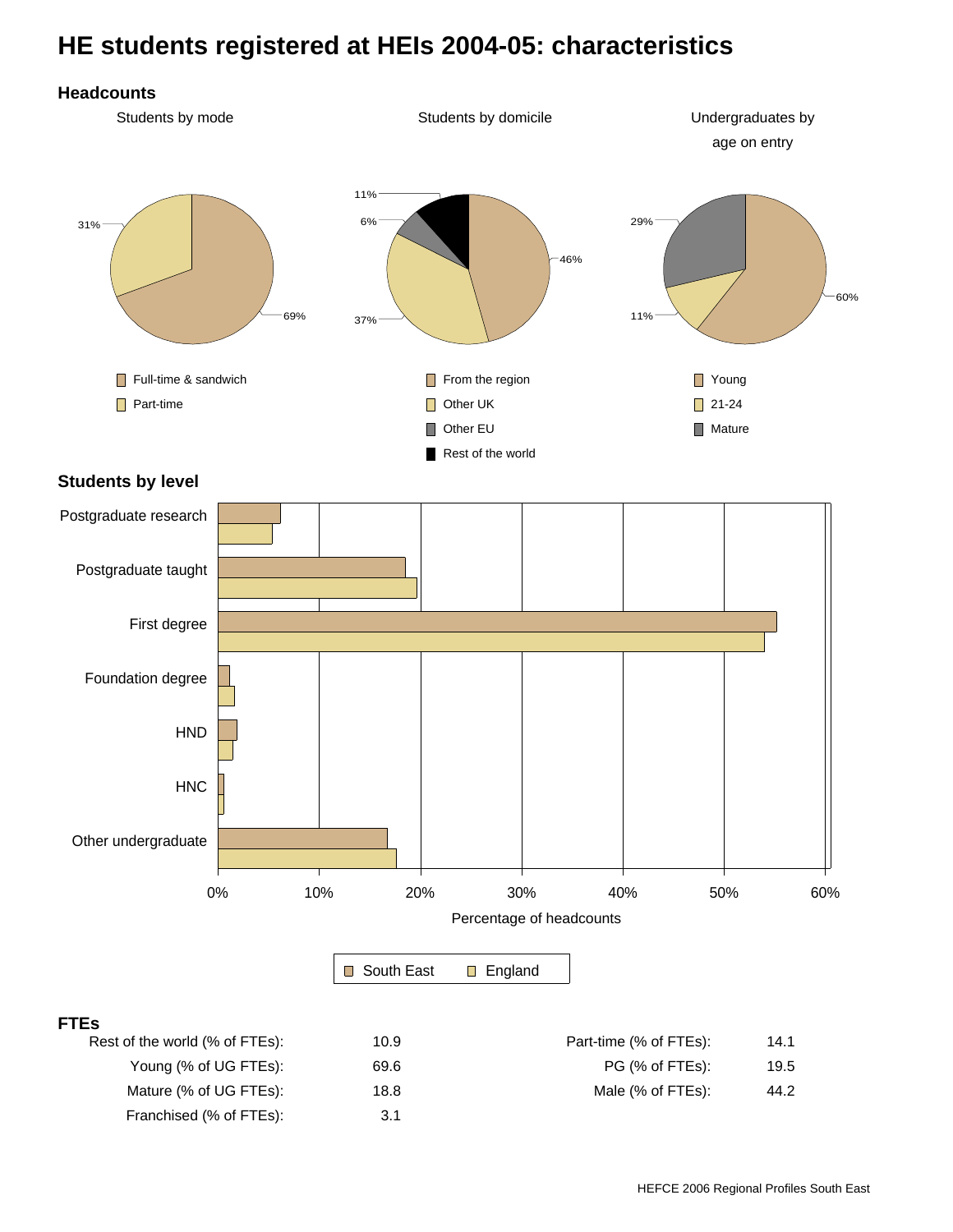## **HE students registered at HEIs: subject**

## 2004-05 (Open University excluded)



South East England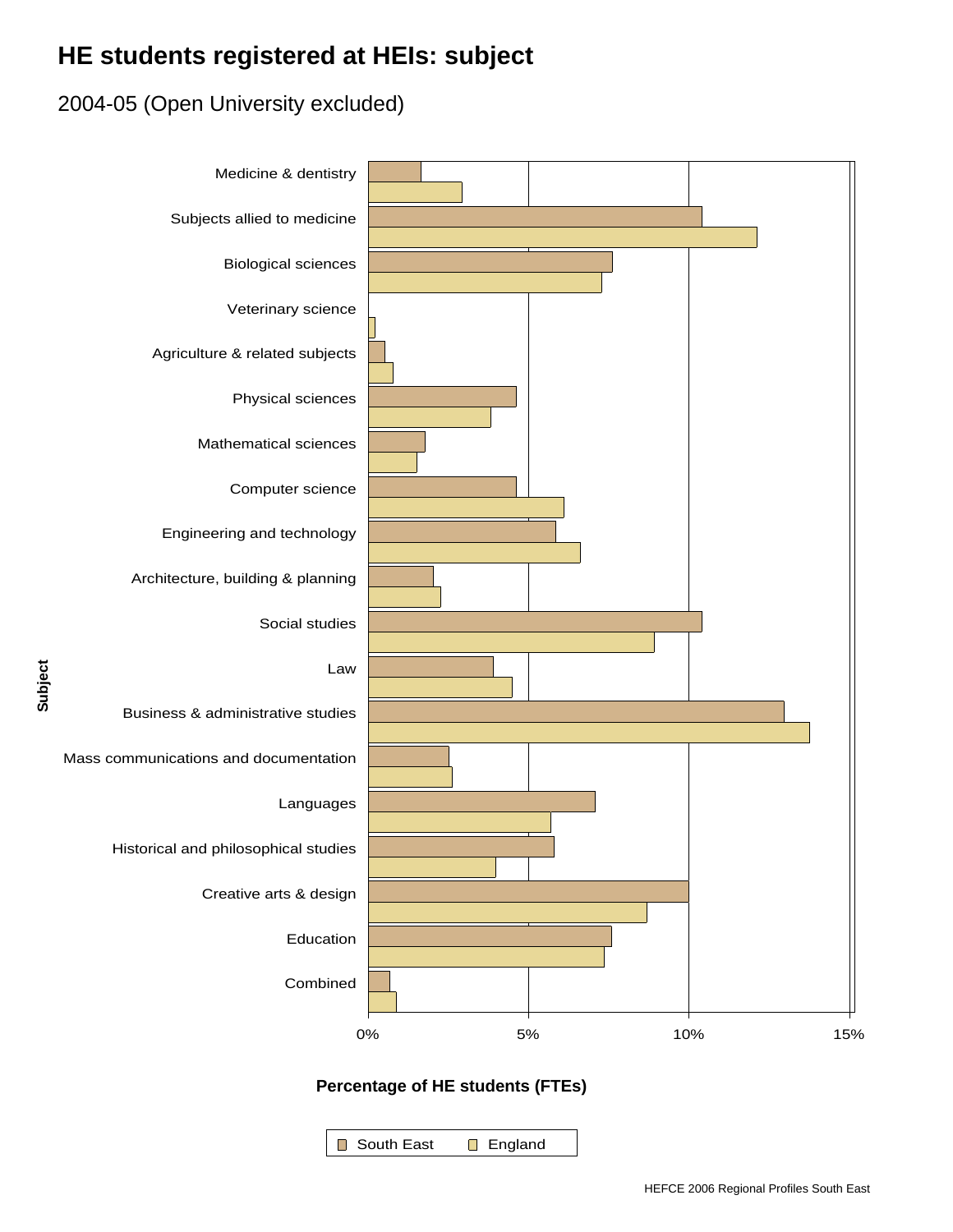## **HE students at FE colleges**





#### **Major FEC providers of HE 2004-05**

| College name                            | <b>FEC registered FTEs</b> | <b>HEI registered FTEs</b> | Total FTEs |
|-----------------------------------------|----------------------------|----------------------------|------------|
| Northbrook College, Sussex              | 848                        |                            | 854        |
| Oxford & Cherwell Valley College        | 345                        | 234                        | 580        |
| Canterbury College                      |                            | 565                        | 565        |
| Farnborough College of Technology       | 538                        |                            | 538        |
| North East Surrey College of Technology | 501                        | 36                         | 537        |
| South Downs College                     | 88                         | 312                        | 400        |
| Amersham and Wycombe College            |                            | 392                        | 392        |
| Guildford College of F & HE             | 365                        |                            | 374        |
| <b>Brighton College of Technology</b>   | 65                         | 289                        | 354        |
| Hastings College of Arts and Technology |                            | 334                        | 334        |

**Students registered at an HEI, and taught by an FEC in the region (2004-05):** Headcounts: 6,880 FTEs: 4,916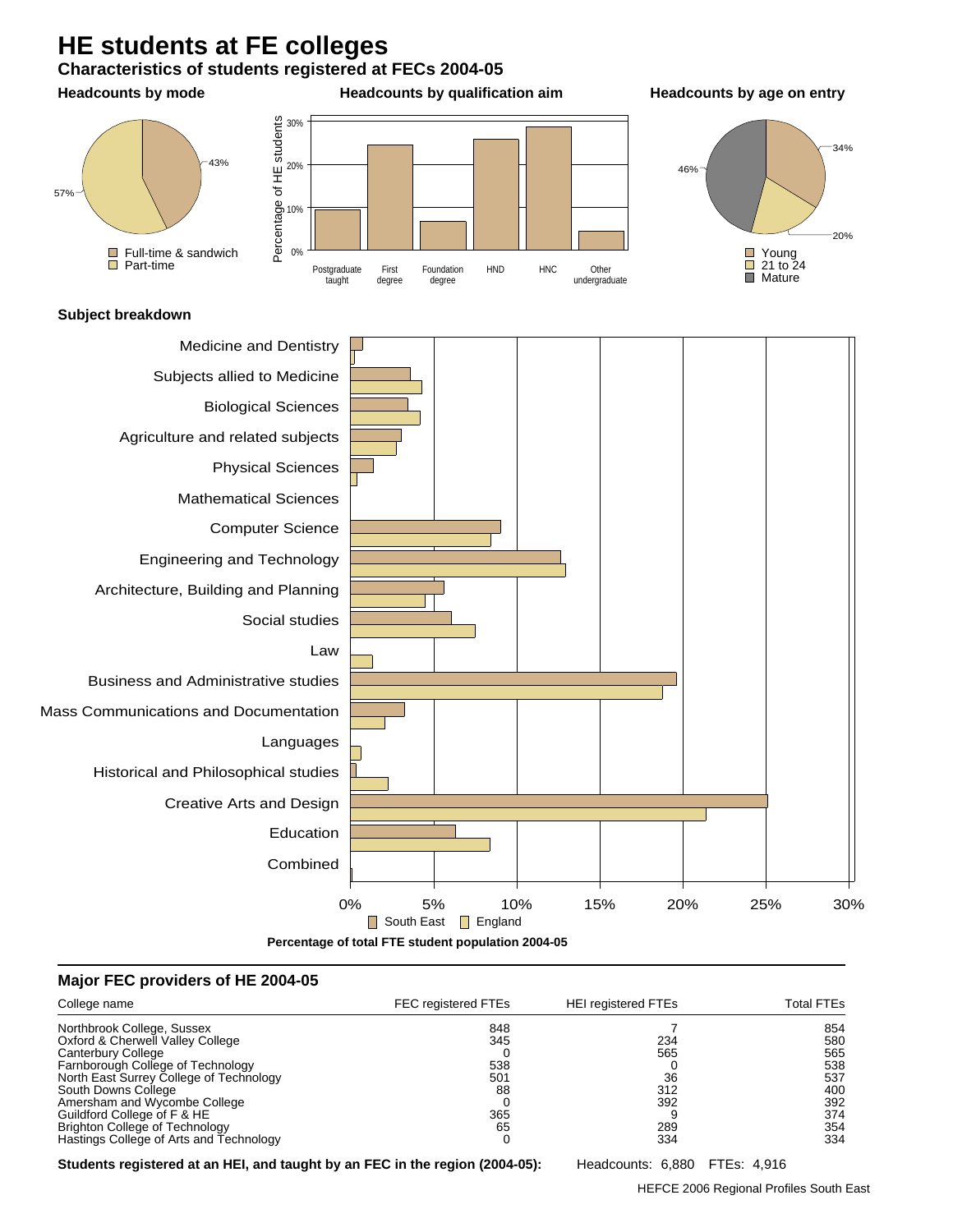## **Income to HE institutions 2004-05**

Total income to all HEIs: £2,041 million

#### **Income to all HEIs by source**



#### **Income to individual HEIs by source**

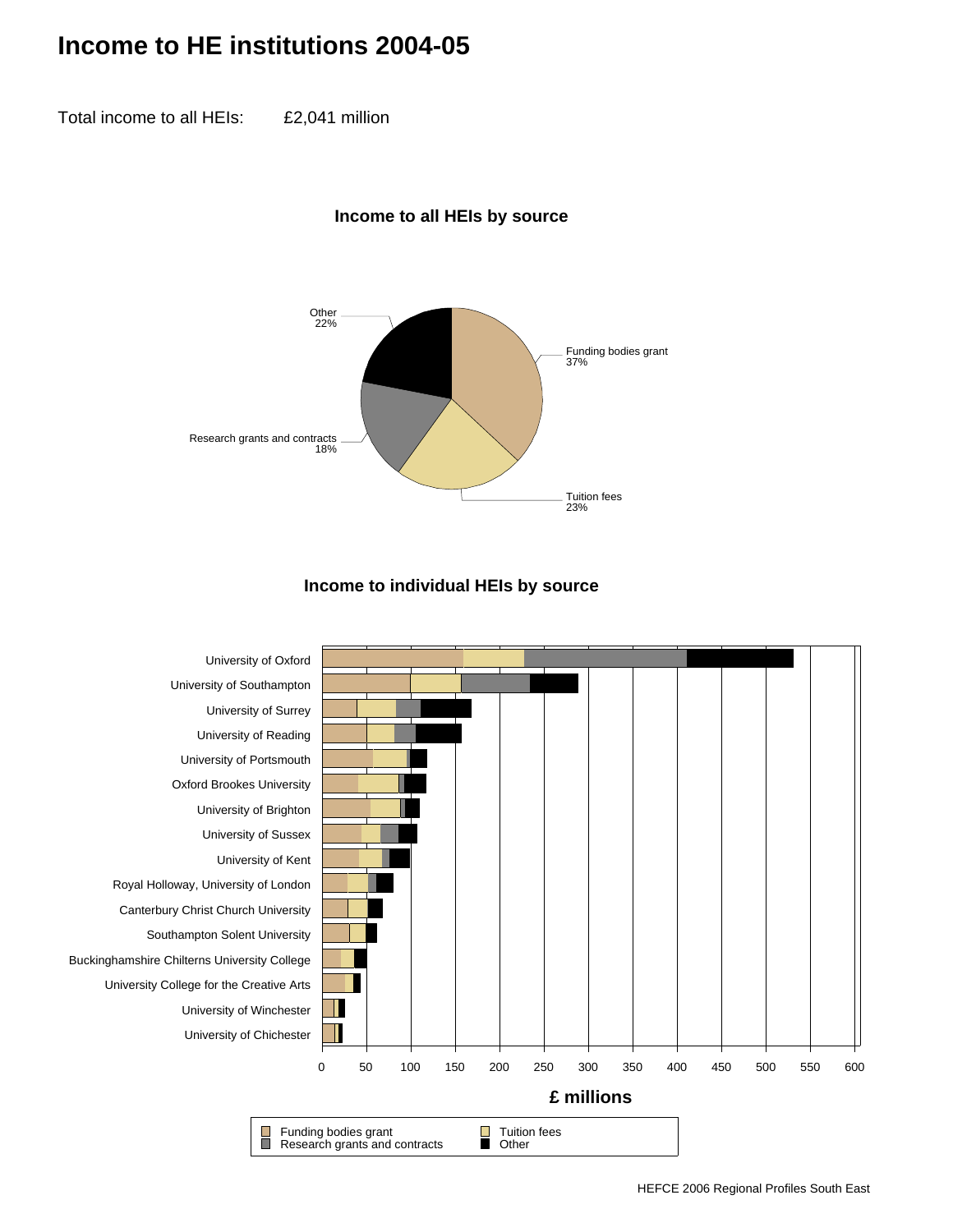## Performance of HEIs in the South East

Performance indicators for participation and non-continuation

#### Young full-time degree entrants to HEIs in the South East



These data are taken from 'Performance indicators in higher education in the UK' (HESA). Institution names used in that publication have been kept.

#### Research Assessment Exercise performance

## Research active academic staff by RAE grade



HEFCE 2006 Regional Profiles South East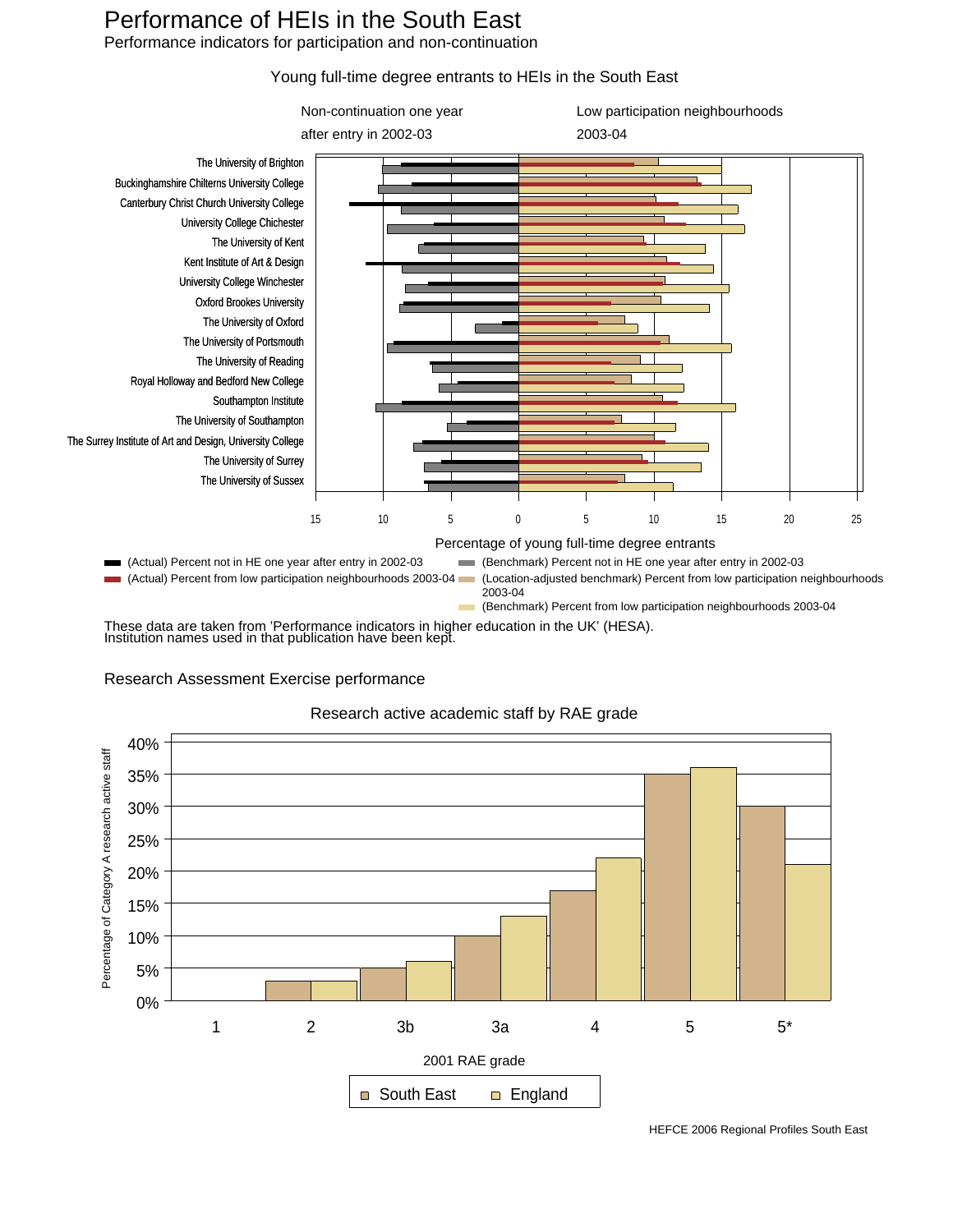#### **Flows of young full-time first degree students between regions**



Where do young students at South East HEIs in 2004-05 come from?

Where do young students from the South East study, 2004-05?

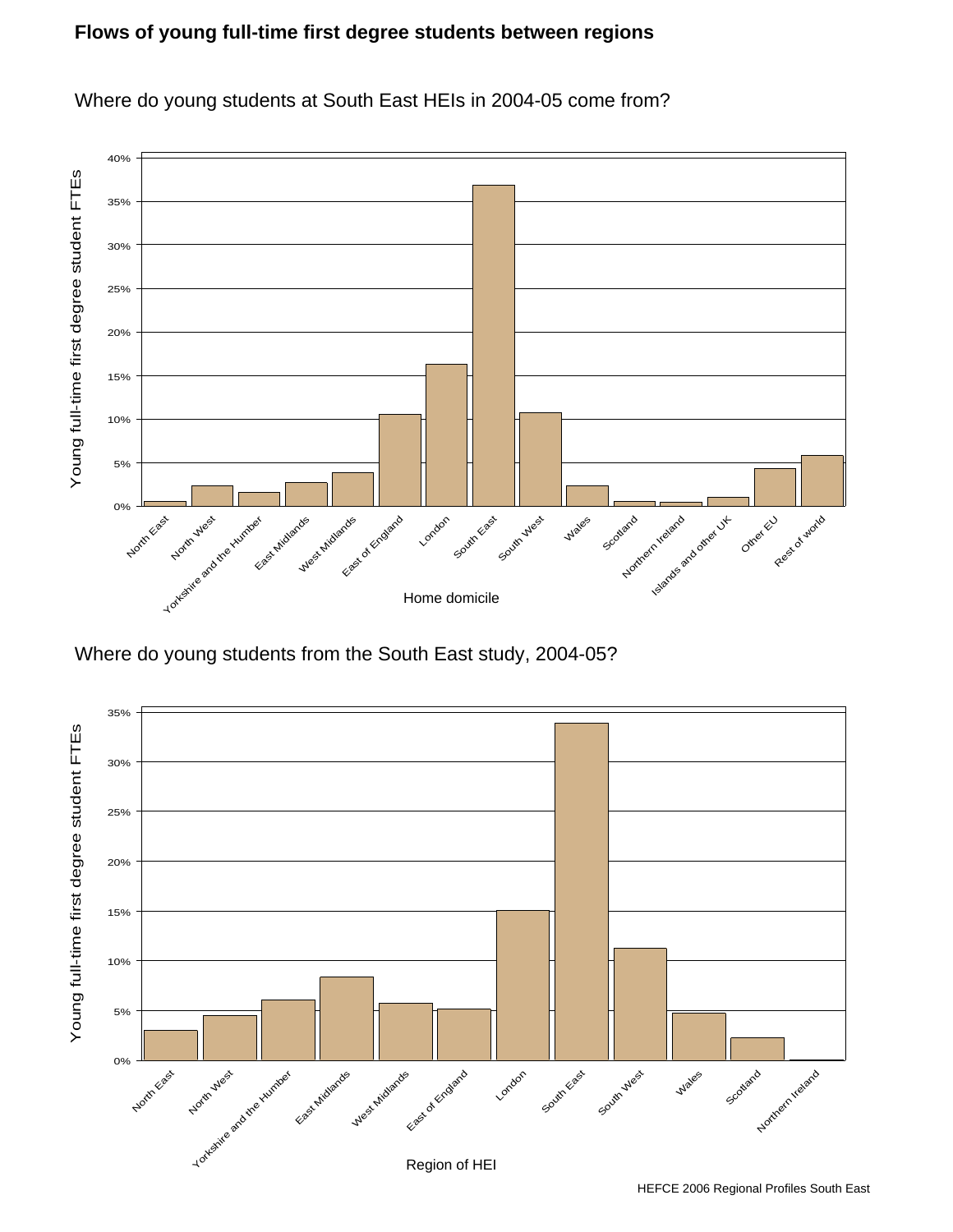## **Employment destinations of first degree graduates**

#### **First degree students graduating from HEIs in 2004:**

Work: 63% Further study: 15% Work and study: 9% Unemployed: 7% Other: 6%



Percentage of employed first degree graduates returned in the Destinations of Leavers from Higher Education survey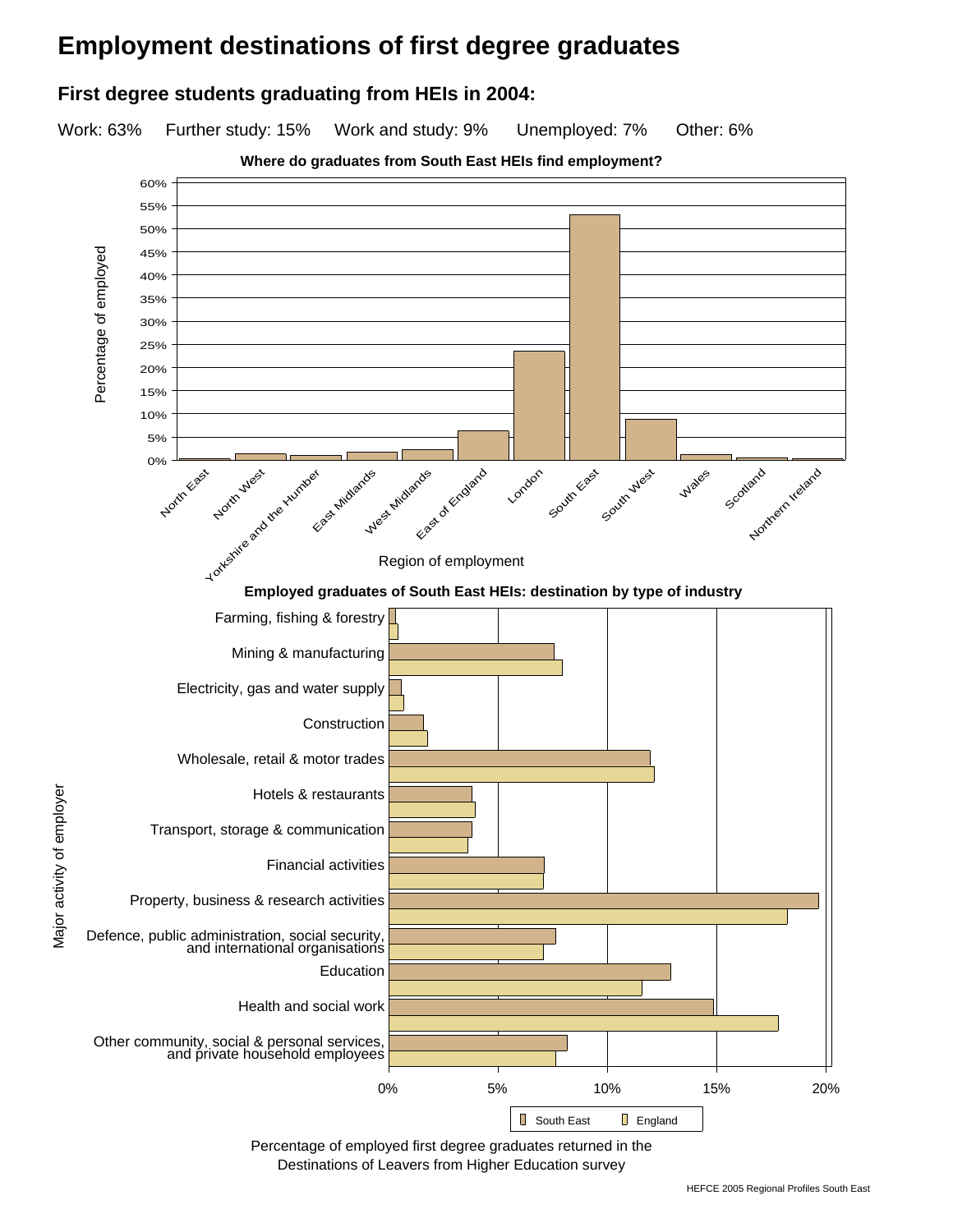## **Higher education-business and community interaction survey 2003-04 Income from HE-business interactions**



#### **Type and number of interactions**

| Contract research                         | 2.936 | Non-software licences granted               | 73          |
|-------------------------------------------|-------|---------------------------------------------|-------------|
| Consultancy contracts                     | 3.640 | Software licences granted                   | 118         |
| Facilities and equipment-related services | 1.418 | Spin-offs still active and survived 3 years | 46          |
| New patents granted in year               | 101   | Estimated turnover from active spin-offs    | £15 million |

#### **Sectors South East HEIs set out to work with**



Sector

Percentage of selections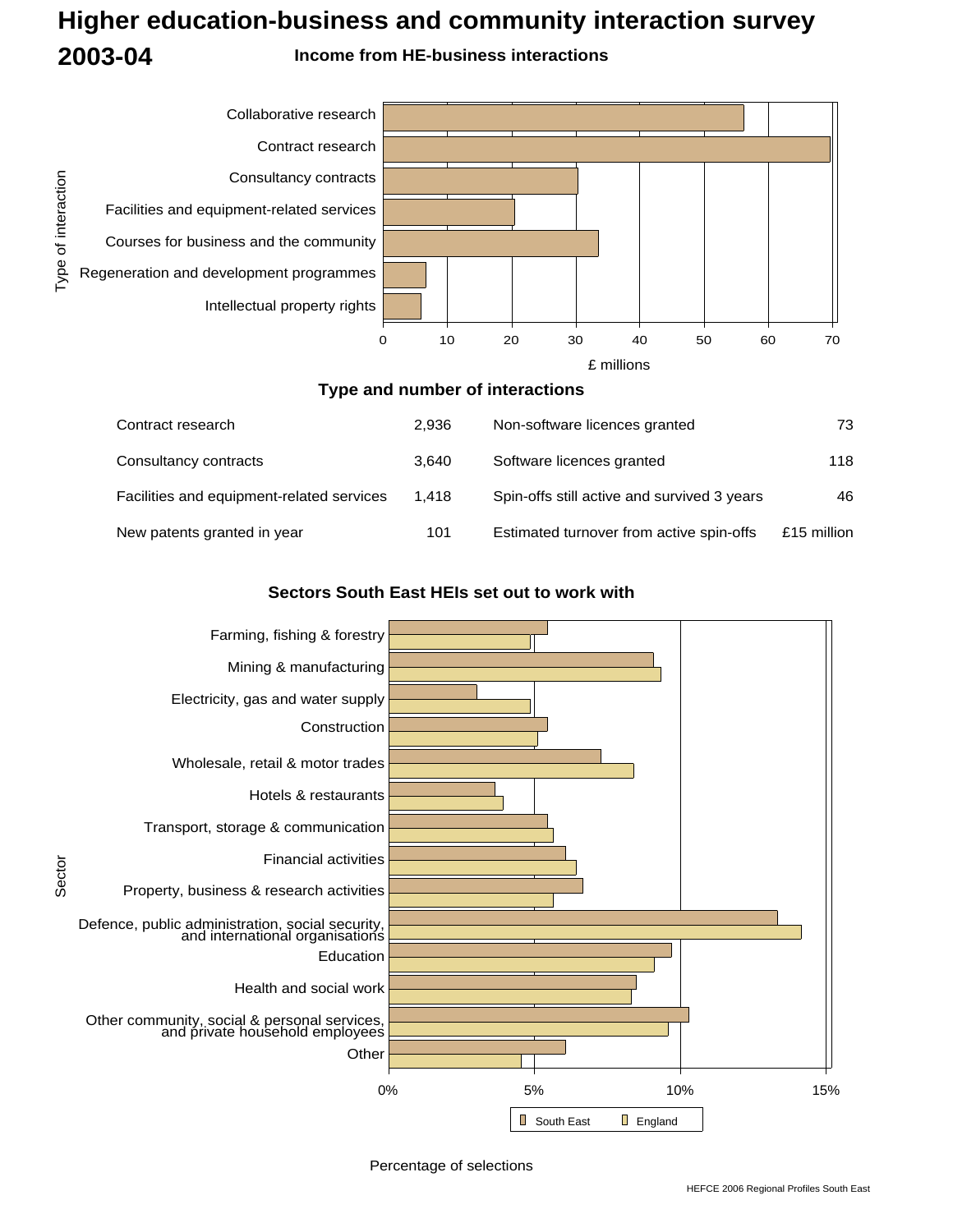Boundaries derived from data provided with support of ESRC/JISC copyright ED-LINE consortium. Analysis partially supported by ESRC studentship R00429934098 / Mark Corver.



## Young participation



# Young participation by LEA: South East HEFCE



POLAR series / September 2002 / Mark Corver / www.hefce.ac.uk/polar / Copyright (c) 2002 Higher Education Funding Council for England.<br>Map shows proportion of children from each area who left school between 1995-1997 and e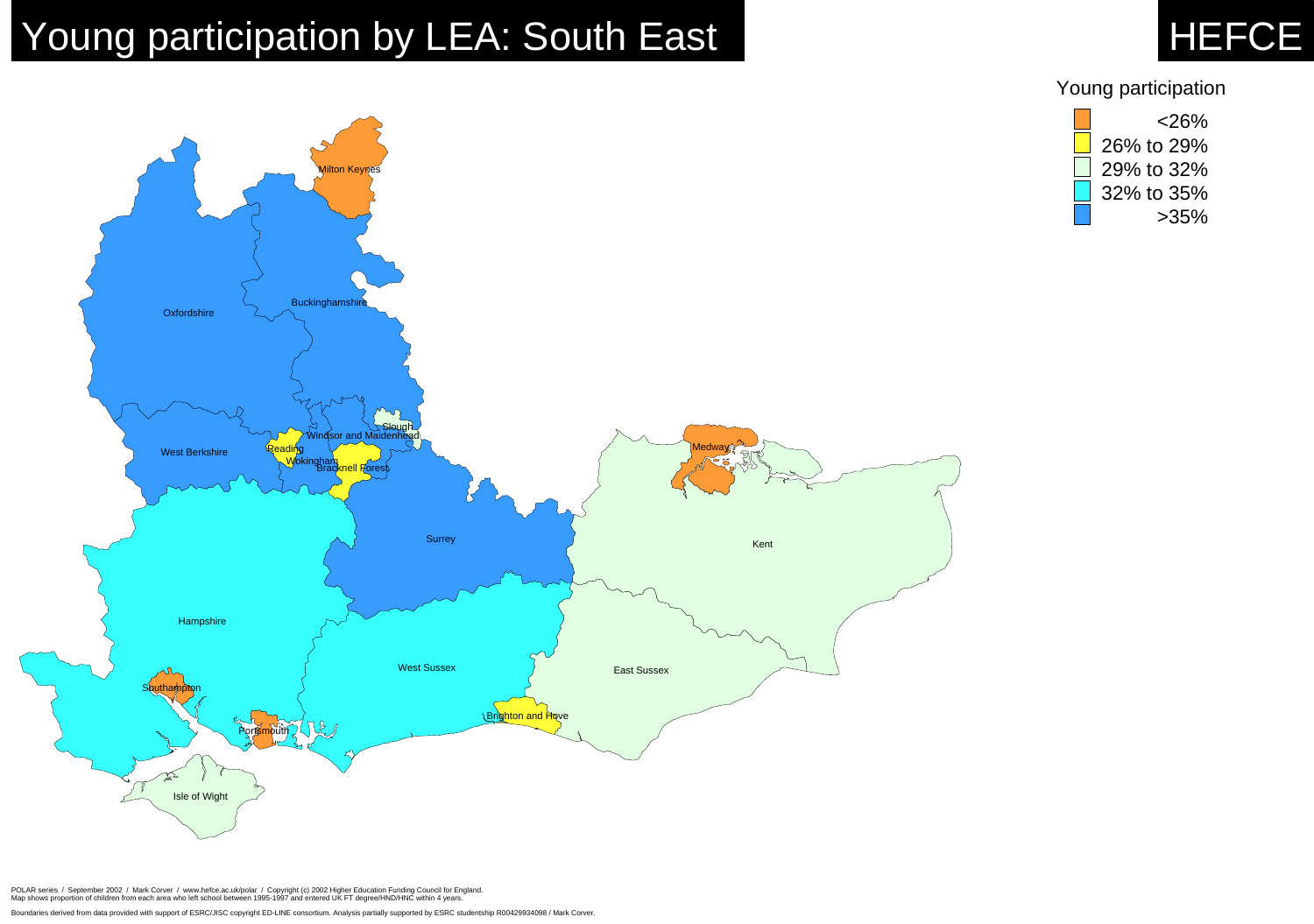## **Qualification levels**

#### Population of working age<sup>1</sup> : by highest **qualification , percentages spring 2003** 2

#### **Percentage of economically active adults qualified to at least NVQ4**<sup>1</sup> **autumn 2004**

|                                | United Kingdom | South East | Geographical name                                        | percentage |
|--------------------------------|----------------|------------|----------------------------------------------------------|------------|
| At least degree or equivalent  | 16.3           | 19.9       | United Kingdom                                           | 30.8       |
| Other HE qualifications (3)    | 8.5            | 8.6        | England                                                  | 30.4       |
| GCE A level or equivalent (4)  | 24.1           | 24.2       | South East                                               | 33.2       |
| GCSE grades A*-C or equivalent | 21.7           | 22.4       |                                                          |            |
| Other qualifications           | 13.7           | 13.7       | Source: DTI regional competitiveness indices, Table 9bi. |            |
| No qualifications              | 15.0           | 10.6       | (1) Degree or higher level vocational qualification.     |            |

Source: Department for Education and Skills; from the Labour Force Survey, Office for National Statistics.

(1) Males aged 16 to 64 and females aged 16 to 59.

(2) For information on equivalent level qualifications, see Notes and Definitions in Regional Trends 38 table 4.14.

(3) Higher education qualification below degree level.

(4) Includes recognised trade apprenticeship.

#### **School leavers' qualifications**

|                                                                  | Students                                                                    | Percentage of pupils<br>in last year of<br>compulsory schooling<br>2001-02 (3)(4) with: | Average                                  |                                                           |
|------------------------------------------------------------------|-----------------------------------------------------------------------------|-----------------------------------------------------------------------------------------|------------------------------------------|-----------------------------------------------------------|
| Geographical name<br>Region and local<br>education authority (1) | participating in<br>post-compulsory<br>education (2)<br>percentages 2000-01 | No graded<br>results                                                                    | 5 or more<br>GCSEs A*-C<br>or equivalent | GCE/VCE<br>A/AS level<br>points score<br>$(4)(5)$ 2001-02 |
| England                                                          | 77                                                                          | 5.1                                                                                     | 49.5                                     | 240.5                                                     |
| South East                                                       | 78                                                                          | 4.5                                                                                     | 53.6                                     | 251.5                                                     |
| <b>Bracknell Forest</b>                                          | 73                                                                          | 3.7                                                                                     | 45.5                                     | 217.9                                                     |
| <b>Brighton and Hove</b>                                         | 80                                                                          | 5.9                                                                                     | 45.6                                     | 261.4                                                     |
| Buckinghamshire                                                  | 81                                                                          | 3.9                                                                                     | 64.4                                     | 281.2                                                     |
| East Sussex                                                      | 78                                                                          | 4.8                                                                                     | 51.2                                     | 233.8                                                     |
| Hampshire                                                        | 74                                                                          | 3.2                                                                                     | 56.2                                     | 262.4                                                     |
| Isle of Wight                                                    | 83                                                                          | 7.5                                                                                     | 44.1                                     | 221.4                                                     |
| Kent                                                             | 79                                                                          | 4.5                                                                                     | 53.9                                     | 258.0                                                     |
| Medway                                                           | 81                                                                          | 3.6                                                                                     | 49.1                                     | 248.8                                                     |
| <b>Milton Keynes</b>                                             | 61                                                                          | 5.0                                                                                     | 46.0                                     | 231.9                                                     |
| Oxfordshire                                                      | 76                                                                          | 5.2                                                                                     | 51.5                                     | 240.5                                                     |
| Portsmouth                                                       | 76                                                                          | 8.0                                                                                     | 36.5                                     | 214.6                                                     |
| Reading                                                          | 76                                                                          | 9.6                                                                                     | 44.3                                     | 237.4                                                     |
| Slough                                                           | 79                                                                          | 3.1                                                                                     | 50.5                                     | 230.1                                                     |
| Southampton                                                      | 73                                                                          | 5.7                                                                                     | 43.3                                     | 207.9                                                     |
| Surrey                                                           | 82                                                                          | 4.5                                                                                     | 58.4                                     | 250.1                                                     |
| West Berkshire                                                   | 84                                                                          | 3.9                                                                                     | 57.1                                     | 256.1                                                     |
| <b>West Sussex</b>                                               | 82                                                                          | 4.7                                                                                     | 53.7                                     | 237.1                                                     |
| Windsor and Maidenhead                                           | 76                                                                          | 4.2                                                                                     | 56.4                                     | 251.7                                                     |
| Wokingham                                                        | 82                                                                          | 4.0                                                                                     | 62.6                                     | 266.5                                                     |

(1)Local Education Authorities as at 1 April 1998.

(2) Pupils and students aged 16 in education as a percentage of the 16 year old population (ages measured at the beginning of the academic year).

(3) Pupils in their last year of compulsory schooling as a percentage of the school population of the same age.

(4) Figures relate to maintained schools only.<br>(5) The points scores for 2001/02 throughout England reflect the Universities and Colleges Admissions Service (UCAS) tariff, and data are not directly comparable with earlier or with Wales. See Regional Trends 38 Table 14.4 for derivation of points scores.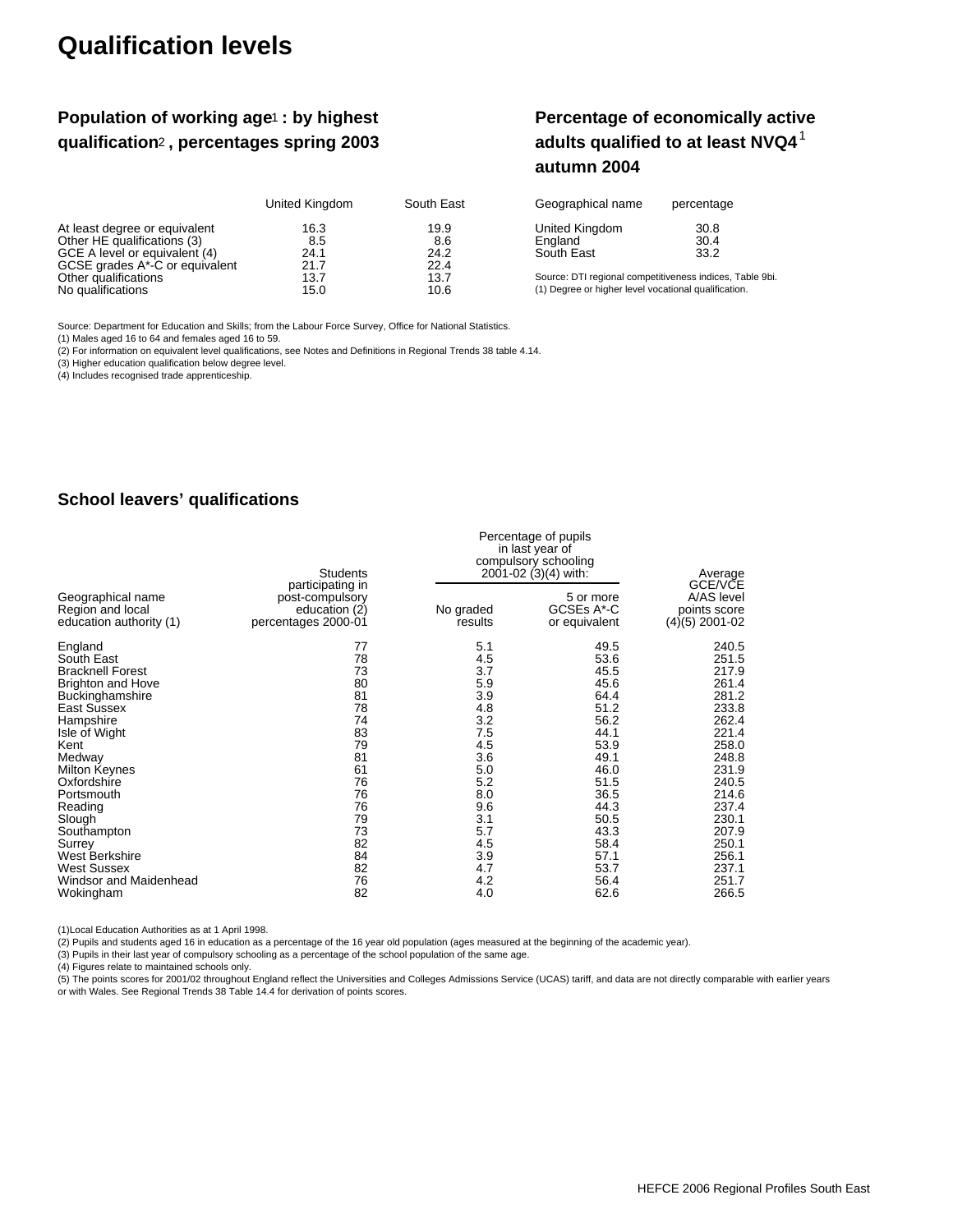## **Population and the economy**

#### **Area and population by local authority 2002**

| Area and population by local authority 2002      |                 |                       |                                        | Population                     |         | Percentage of population aged:               |                                  |  |
|--------------------------------------------------|-----------------|-----------------------|----------------------------------------|--------------------------------|---------|----------------------------------------------|----------------------------------|--|
| Geographical name<br>Region, local authority (1) | Area<br>sq. km. | People<br>per sq. km. | Total (2)<br>population<br>(thousands) | change<br>percent<br>1982-2002 | 0 to 15 | 16 <sub>to</sub><br>pensionable<br>age $(3)$ | over<br>pensionable<br>age $(3)$ |  |
| England                                          | 130,281         | 380                   | 49,559                                 | 5.9                            | 19.9    | 61.8                                         | 18.4                             |  |
| South East                                       | 19,069          | 421                   | 8,037                                  | 10.5                           | 19.7    | 61.4                                         | 18.9                             |  |
| <b>Bracknell Forest UA</b>                       | 109             | 1,002                 | 110                                    | 28.4                           | 22.0    | 65.1                                         | 12.9                             |  |
| Brighton and Hove UA                             | 83              | 3,023                 | 250                                    | 4.8                            | 16.5    | 65.6                                         | 17.9                             |  |
| Isle of Wight UA                                 | 380             | 355                   | 135                                    | 13.7                           | 18.0    | 56.7                                         | 25.3                             |  |
| Medway UA                                        | 192             | 1,307                 | 251                                    | 4.5                            | 22.2    | 62.8                                         | 15.0                             |  |
| Milton Keynes UA                                 | 309             | 682                   | 210                                    | 58.3                           | 22.4    | 65.4                                         | 12.2                             |  |
| Portsmouth UA                                    | 40              | 4,671                 | 188                                    | $-1.6$                         | 18.9    | 63.9                                         | 17.2                             |  |
| Reading UA                                       | 40              | 3,574                 | 144                                    | 4.5                            | 18.5    | 67.3                                         | 14.2                             |  |
| Slough UA                                        | 33              | 3,725                 | 121                                    | 19.4                           | 21.8    | 65.1                                         | 13.2                             |  |
| Southampton UA                                   | 50              | 4,438                 | 221                                    | 6.3                            | 17.7    | 66.1                                         | 16.2                             |  |
| West Berkshire UA                                | 704             | 204                   | 144                                    | 16.2                           | 20.8    | 63.4                                         | 15.7                             |  |
| Windsor and Maidenhead UA                        | 197             | 678                   | 133                                    | $-2.2$                         | 20.0    | 62.2                                         | 17.8                             |  |
| Wokingham UA                                     | 179             | 845                   | 151                                    | 27.5                           | 20.6    | 64.9                                         | 14.5                             |  |
| Buckinghamshire                                  | 1,565           | 306                   | 478                                    | 7.6                            | 20.9    | 61.8                                         | 17.3                             |  |
| East Sussex                                      | 1,709           | 289                   | 494                                    | 14.7                           | 18.8    | 55.5                                         | 25.8                             |  |
| Hampshire                                        | 3,679           | 338                   | 1,244                                  | 14.3                           | 20.0    | 61.1                                         | 19.0                             |  |
| Kent                                             | 3,544           | 378                   | 1,338                                  | 7.4                            | 20.3    | 59.8                                         | 19.8                             |  |
| Oxfordshire                                      | 2,605           | 233                   | 607                                    | 11.4                           | 19.3    | 63.8                                         | 17.0                             |  |
| Surrey                                           | 1,663           | 638                   | 1,060                                  | 5.0                            | 19.3    | 61.8                                         | 18.9                             |  |
| West Sussex                                      | 1,991           | 380                   | 756                                    | 12.1                           | 19.1    | 58.0                                         | 23.0                             |  |

(1) Local government structure as at 1 April 1998.

(2) Mid-2002 Population Estimates for England and Manchester include provisional results from the Manchester Matching Exercise, published in November 2003.

(3) Pension age is 65 for men and 60 for women.

#### Gross Value Added 2001<sup>1,2</sup> and employment rates 2001-02<sup>6</sup>

|                          |            | Geographical name           | employment<br>(4)(5) | Employment<br>rate $(5)$ | Unemployment<br>rate $(5)(7)$ |
|--------------------------|------------|-----------------------------|----------------------|--------------------------|-------------------------------|
|                          |            | Region, local authority (3) | (thousands)          | (percentages)            | (percentages)                 |
|                          |            | England                     | 23,921               | 75.0                     | 4.8                           |
| Geographical name        | GVA per    | South East                  | 4,154                | 80.0                     | 3.3                           |
| NUTS levels 1 and 3      | head $(E)$ | <b>Bracknell Forest UA</b>  | 60                   | 82.5                     | 2.6                           |
|                          |            | Brighton and Hove UA        | 131                  | 75.3                     | 5.2                           |
| England                  | 14,781     | Isle of Wight UA            | 56                   | 72.7                     | 6.4                           |
| South East (8)           | 17,313     | Medway UA                   | 123                  | 77.0                     | 5.0                           |
| <b>Berkshire</b>         | 24,115     | Milton Keynes UA            | 117                  | 82.1                     | 3.5                           |
| <b>Milton Keynes</b>     | 21,172     | Portsmouth UA               | 92                   | 75.5                     | 5.3                           |
| Buckinghamshire CC       | 17,967     | Reading UA                  | 76                   | 78.6                     | 4.1                           |
| Oxfordshire              | 18,128     | Slough UA                   | 54                   | 76.8                     | 4.2                           |
| <b>Brighton and Hove</b> | 12,934     | Southampton UA              | 105                  | 76.0                     | 3.9                           |
| East Sussex CC           | 9,983      | West Berkshire UA           | 81                   | 85.6                     | 2.1                           |
| Surrey                   | 19,318     | Windsor and Maidenhead UA   | 72                   | 76.1                     | 3.6                           |
| <b>West Sussex</b>       | 14,831     | Wokingham UA                | 77                   | 81.2                     | 3.0                           |
| Portsmouth               | 15,698     | Buckinghamshire             | 255                  | 81.4                     | 3.5                           |
| Southampton              | 15,542     | East Sussex                 | 225                  | 77.1                     | 4.7                           |
| Hampshire CC             | 14,043     | Hampshire                   | 663                  | 82.6                     | 2.6                           |
| Isle of Wight            | 9,147      | Kent                        | 661                  | 77.6                     | 3.7                           |
| Medway                   | 10,013     | Oxfordshire                 | 347                  | 82.0                     | 2.1                           |
| Kent CC                  | 12,461     | Surrey                      | 582                  | 82.6                     | 2.5                           |
|                          |            | <b>West Sussex</b>          | 376                  | 81.1                     | 2.3                           |

(1) Estimates for GVA data are provisional.

(2) Components may not sum to totals due to rounding.

(3) Local government structure as at 1 April 1998. Where sample sizes are too small to provide reliable estimates, no values are given.

(4) Includes those on government-supported employment and training schemes and unpaid family workers.<br>(5) Employment totals and unemployment rates are for people aged 16 and over, while employment rates are for those of wo

(6) Data are from the Annual Local Area Labour Force Survey March 2001 to February 2002. These data have not been adjusted to the 2001 Census population estimates.

(7) As a percentage of the economically active.

(8) Calculated using updated population estimates, not available when the sub-regional values were calculated.

Percentage of population aged:

Total in